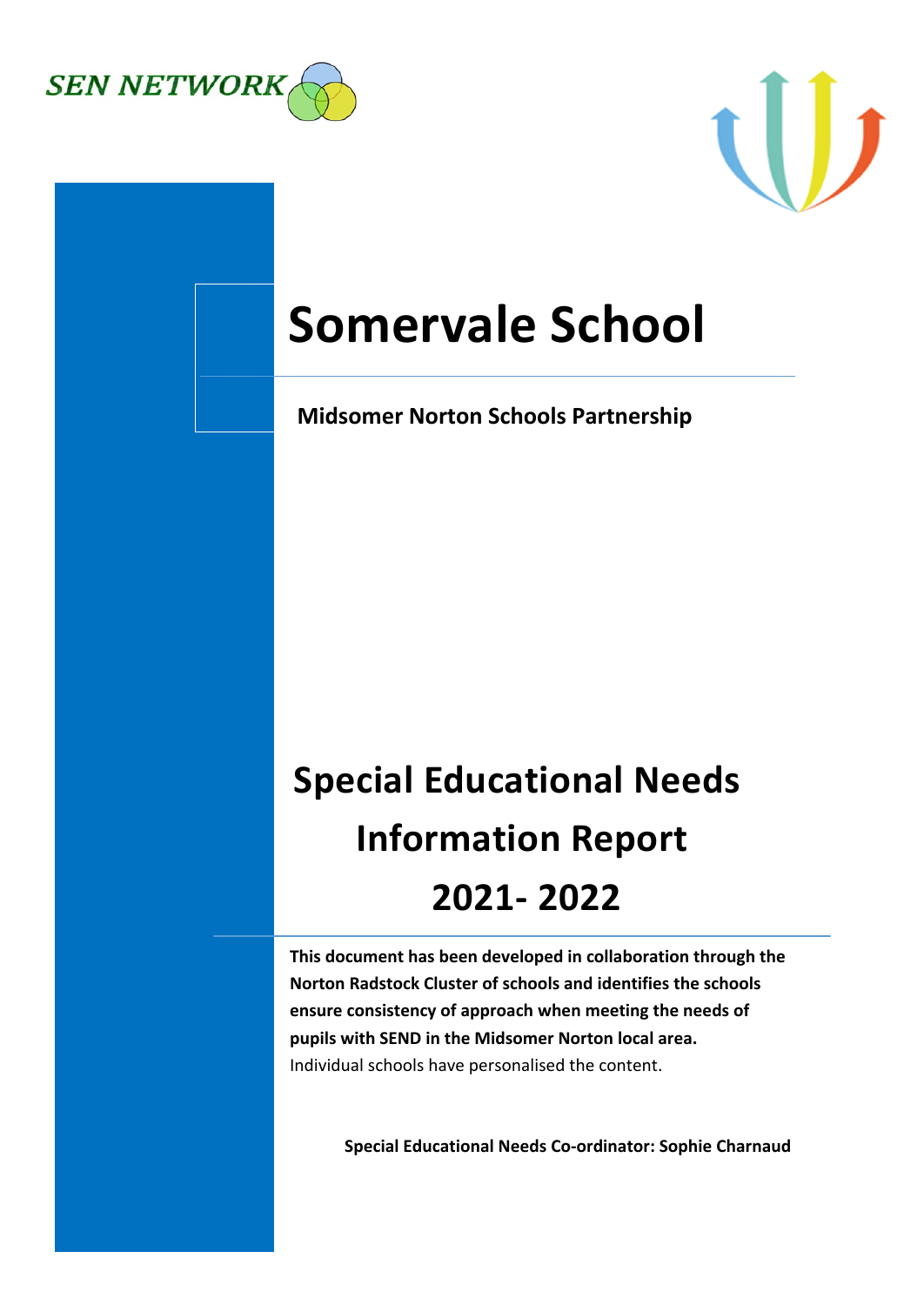At Somervale School we strive to support all our students and enable them to reach their full potential at school. In order to do this, many steps are taken to support them through their learning journey. Quality First Teaching is vital; however, for some students there are occasions when further additional support may be needed to help them fully access the learning environment and achieve their targets.

# **Students and Families Bill 2014/ SEN Code of Practice 2015**

The Students and Families Bill takes forward the Coalition Government's commitments to improve services for vulnerable students and families. It underpins wider reforms to ensure that all students and young people can succeed, no matter what their background. The Bill reforms the systems for adoption, looked after students, family justice and SEN.

The reform programme is set out in *Support and Aspiration: A new approach to special educational needs and disability: Progress and next steps* by:

Improving cooperation between all the services that support students and their families

The Local Authority has responsibility for EHC plans which can run from Birth to 25 in accordance with the **Code of Practice**.

# **Who are the best people to talk to at Somervale School about my child's educational difficulties and/or Special Educational Needs?**

# **Tutors / Teachers**

- Ensuring that all students have access to good/outstanding teaching and that the curriculum is adapted to meet your child's individual needs (also known as differentiation).
- Checking on the progress of your child and identifying, planning and delivering any additional help your child may need (this could be things like targeted work, additional support, adapting resources etc..) and discussing amendments with support staff or the SENDCo as necessary.
- Ensuring that the school's SEN policy and disability procedures are followed in their classroom for all the pupils they teach with any SEN / D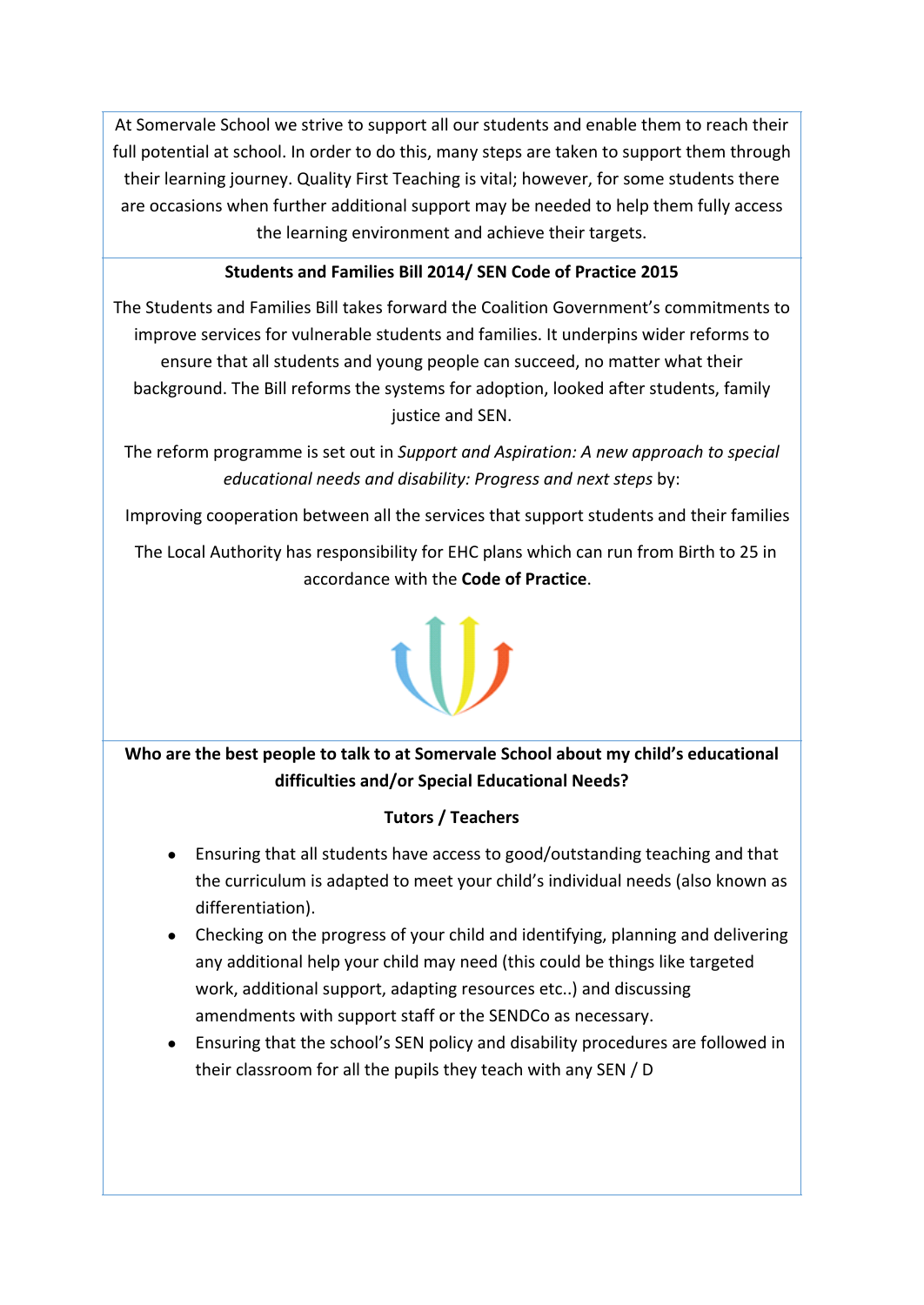# **Special Educational Needs Coordinator (SENDCo)**

- Developing Provision Plans (Single Support Plans) and sharing and reviewing these with parents at least 3 times a year and planning for future provision, at Parents Evenings and agreed review meetings.
- Ensuring that all members of staff working with your child in school are aware of your child's individual needs and/or conditions and what specific adjustments need to be made to enable them to be included and make progress.

 Ensuring that all staff working with your child in school are supported in delivering the planned work/programme for your child, so they can achieve the best possible progress. This may involve the use of additional adults, outside specialist help and specially planned work and resources.

## **Teaching Assistants**

- A Teaching Assistant (TA) may be allocated to a pupil with exceptional special educational needs and/or disabilities.
- The TA supports the classroom teacher to enable teaching and learning and to ensure that work is differentiated appropriately.

# **How can I talk to the school about my child if I need to?**

We welcome regular communication between parents and school. You can contact the SENDCo by telephoning or by arranging an appointment.

The SENDCo email for the School is: scharnaud@somervaleschool.com

## **SEND Governor**

The SEN/D Governor is responsible for: Kate Wilson

- Making sure that the school has an up to date SEND policy
- Making sure that the school has appropriate provision and has made necessary adaptations to meet the needs of all students in the school
- Understanding and monitoring the support given to students with SEND in the school and being part of the process to ensure your child achieves his/her potential in school.
- Reporting to the full governing body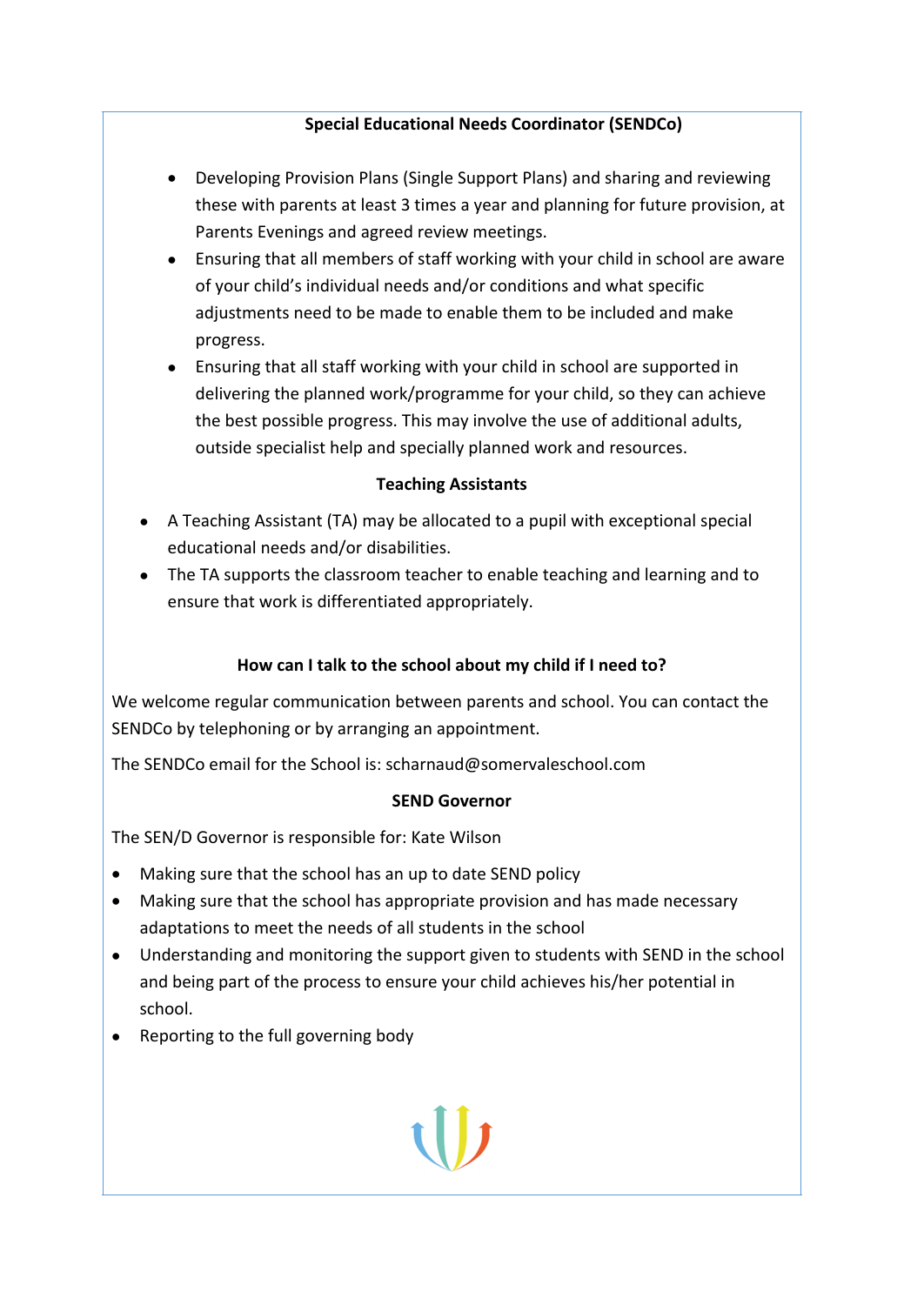The Headteacher is responsible for:

- The day to day management of all aspects of the school, this includes the support for students with SEN and/or disabilities. They give responsibility to class teachers and TAs but is still responsible for ensuring that your child's needs are met.
- The SENDCo is responsible for:
- Coordinating all the support for students with special educational needs (SEN) and or disabilities, and developing the school's SEND Policy to make sure all students get a consistent, high quality response to help meet their needs in school.
- Making sure that the Governing Body is kept up to date about any issues in the school relating to SEND.
- Supporting staff in following a graduated response appropriate to the needs of the individual child



# Ensuring that parents are:

- Involved in supporting your child's learning
- Kept informed about the support your child is getting
- Involved in reviewing how they are doing
- Part of planning ahead for them.
- Liaising with all the other people who may be coming into school to help support your child's learning e.g. Speech and Language Therapy, Occupational Therapists, Educational Psychology
- Updating the school's Additional Needs Register, (a system for ensuring all the special educational, physical and sensory needs of pupils in this school are known and understood) and making sure that there are records of your child's progress and needs
- To provide specialist support for teachers and support staff in the school so they can help your child (and other pupils with SEN and/or disabilities in the school) to achieve their potential
- Writing and reviewing the personalised provision plan that specifies the support provision in place to enable your child to achieve
- Organising training for staff so they are aware and confident about how to meet the needs of your child and others within the school.

**How does Somervale School know if students need extra help?**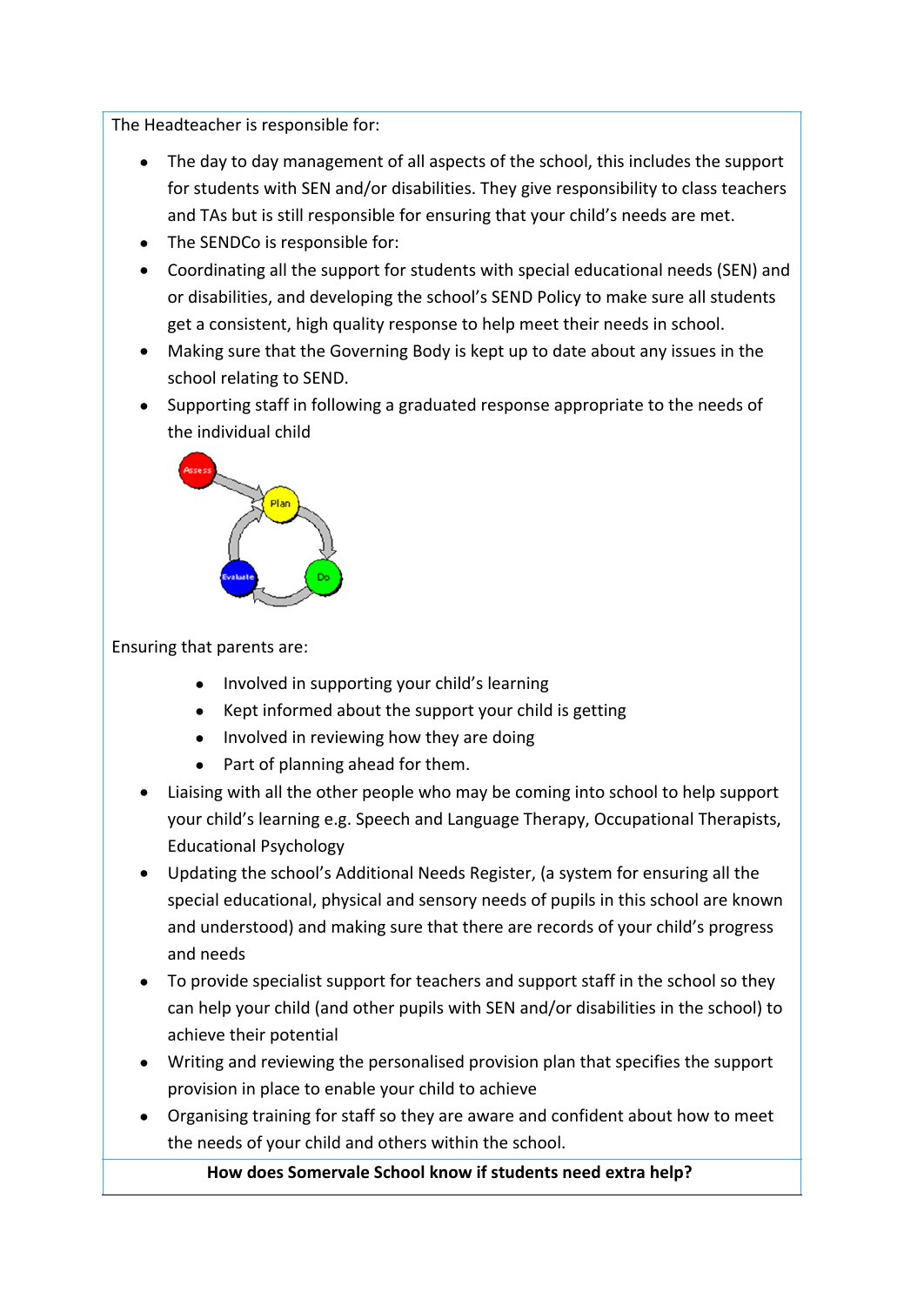We know when students need help if:

- concerns are raised by parents/carers, teachers or the student's previous school
- the student's progress and/or attainment is significantly below age related expectations
- there is a significant or prolonged change in the student's behaviour
- a student asks for specific additional help

If your child is not making expected progress or if there is another indicator of concern the school will discuss with you

- any concerns you may have
- any further interventions or referrals to outside professionals to support your child's learning how we can work together, to support your child at home and at school

Sometimes a student may need some short-term help if there is a change in circumstances e.g a bereavement or family breakdown. Please talk to the Pastoral Support Team, the Special Educational Needs Co-ordinator (SENDCO), or the Headteacher. At Somervale School, Sophie Charnaud is the SENDCO. Your concerns will always be taken seriously – your views on your child's development and progress are always valuable.

## **How will the curriculum be matched to my child's needs?**

Our curriculum is designed to match your child's needs by offering personalised learning which is differentiated according to their ability and their learning need. The curriculum is designed to set out the knowledge and skills that your child will gain at each stage (Intent) and to support your child to build on their knowledge and apply that knowledge as skills (Implementation). This will develop their skills as learners and help them to become more independent, enabling them to progress and reach their full potential.

The classroom environment may also be adapted to suit individual needs. Where a child has been identified with SEND, their work will often be differentiated by the class teacher to enable them to access the curriculum more easily.

Regular meetings also provide opportunities for parents/carers to discuss the curriculum with key staff within the school.

**How will my child be included in activities outside the classroom including school trips?**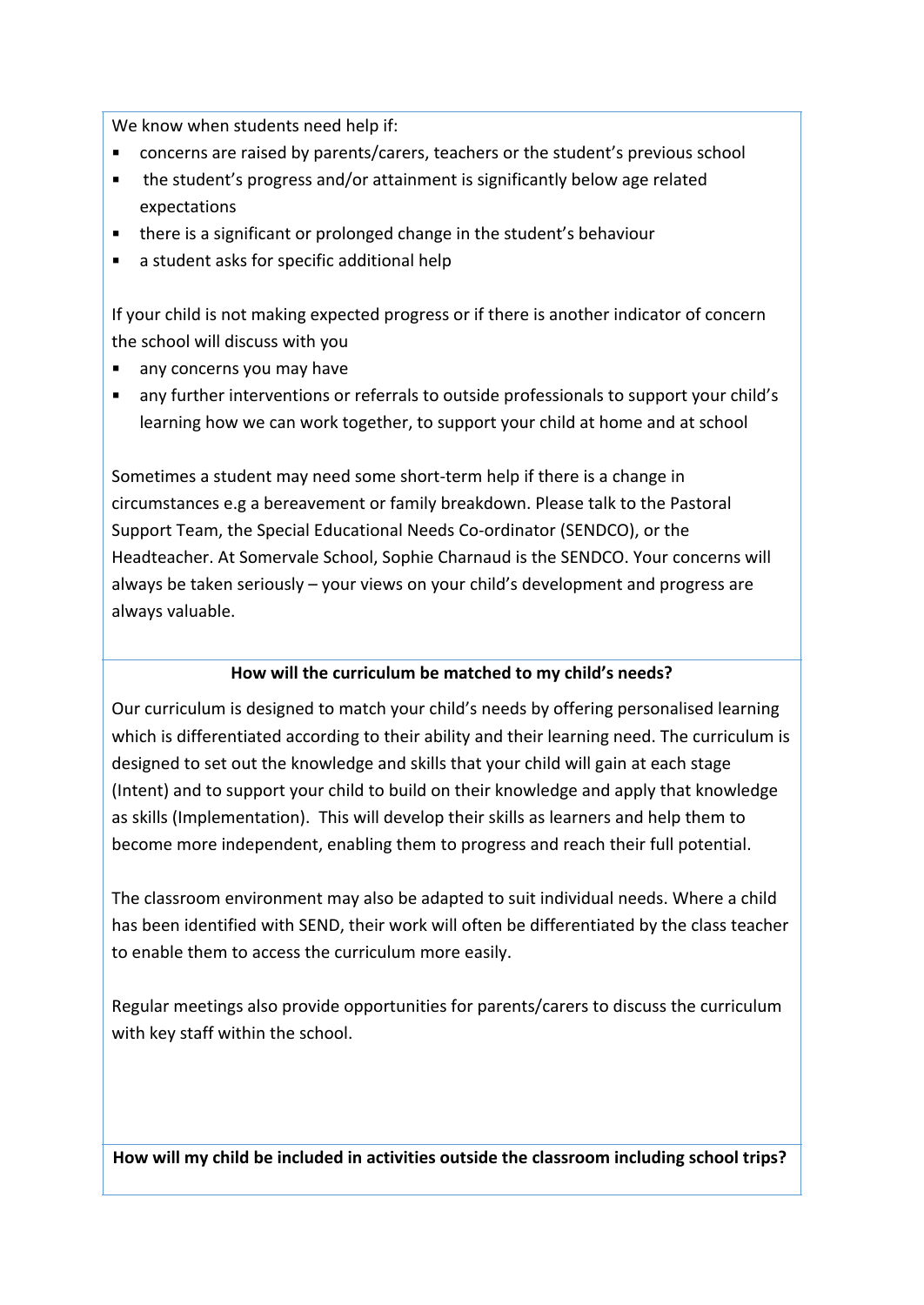Activities and school trips are available to all students. For all activities out of school, a risk assessment is carried out and procedures, or reasonable adjustments, put in place to enable all students to participate. If it is considered that additional 1.1 support is required to support a student, on the grounds of disability, needs or safety, an additional staff member may be asked to accompany a student during the activity/trip.

If, on the basis of the risk assessment, it is considered that a student poses a health and safety risk to themselves or others which cannot be reasonably managed, it may not be possible for a student to access a trip. The head teacher will take this decision, balancing carefully the school's responsibilities to provide reasonable adjustments and fair access alongside health and safety needs.

Where a professional makes a recommendation, parents will be supported to identify services.

## **How will Somervale School staff support my child?**

All students have individual needs. Students in school with SEND will get support that is specific to their individual needs. This may all be provided by the subject teacher or may include:

- other staff in the school including Teaching Assistants
- working in collaboration with staff from dual placements where applicable
- **staff from the Local Authority central services such as the ASD Outreach Team (SASS)** or Sensory Support Service (for students with a hearing or visual need)
- staff who visit from outside agencies such as the Speech and Language therapy (SLIP) Service or Occupational Therapists (OT), or BANES Social Care
- staff from counselling or mentoring support services such as Off the record, Mentoring Plus or Compass
- an assessment by an Educational Psychologist or other specialists
- working in 1:1 or small groups on a specific programme of intervention e.g. numeracy skills, literacy skills
- providing special equipment/resources as required to support your child's learning and development

Staff will always explain to you what the concerns are and also explain to you what the plans for your child include. If outside agencies are used, we always ask your permission before making a referral. If you have any queries related to the interventions or support that your child receives, please contact the subject teacher or the SENDCo.

 Regular reviews of a student's progress are discussed at Provision Plan or Annual Review meetings. These will usually follow the format of the graduated response. The first part of this meeting is to look at the provision for the child and make decisions about the progress that the child is making. The second part is to make new plans and adjust the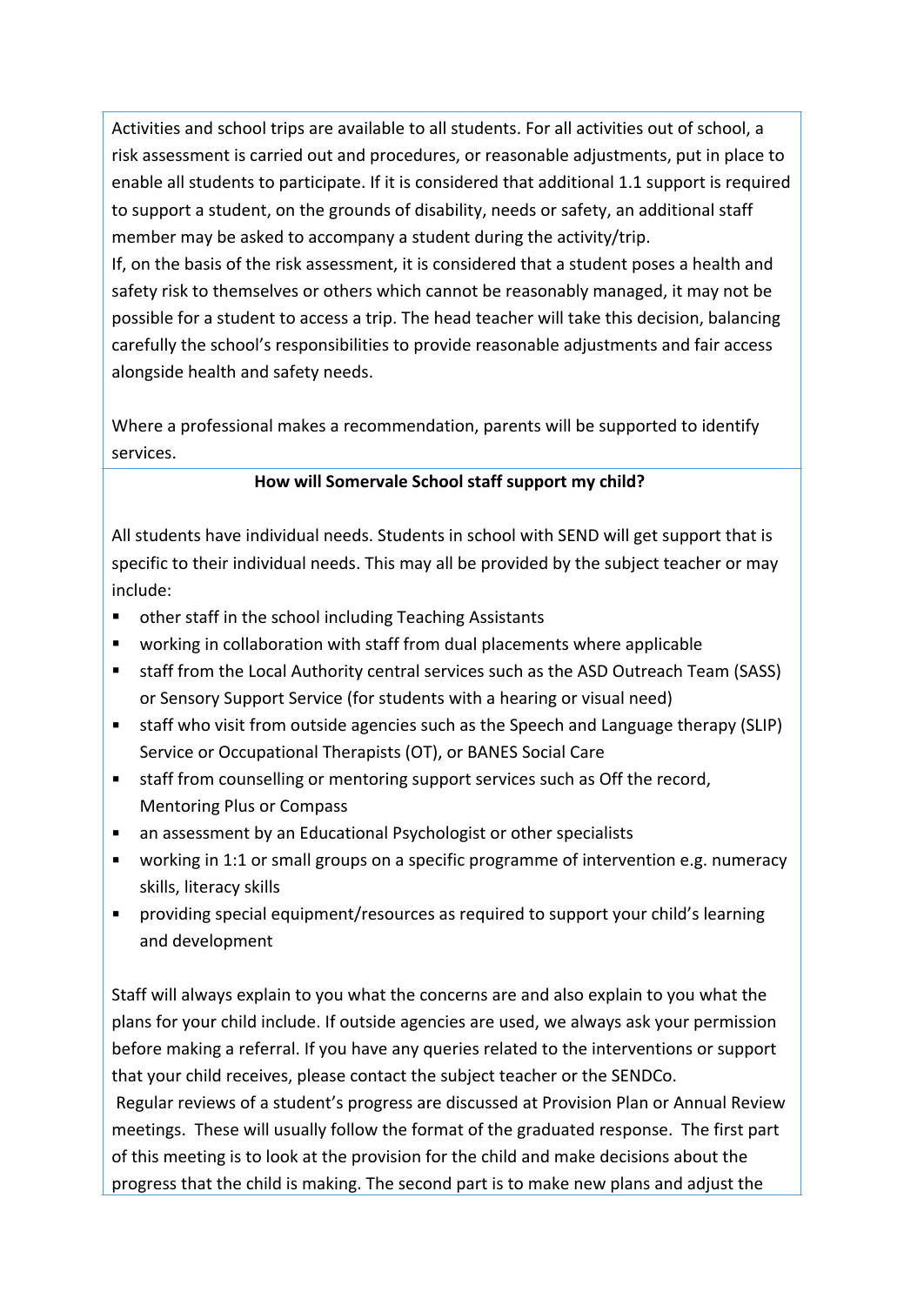provision as necessary.

If a specialist professional works with your child, there may be recommendations that are made, which may include:

- making changes to the way your child is supported in class e.g some individual support or changing some aspects of teaching to support them better
- support to set targets which will include their specific professional expertise
- involvement in a group run by school staff under the guidance of the outside professional
- recommending additional group or individual work with an outside professional

# **How will I know how well my child is doing?**

In addition to the usual school reporting processes, Subject teachers and the SENDCo are happy to discuss how well your child is doing; these discussions do not need to be limited to the regular Provision Plan meetings. All students have a home/school contact book so that parents/carers and teachers can monitor progress, record concerns, share achievements and communicate effectively between home and school.

All reports from outside agencies are passed to you with their ideas for support or resources that may be used at home.

## **What specialist services can the school access?**

We have access to a very wide range of specialist services, including local authority services, as follows:

Autism Outreach Service (SASS)

Bath Area Play Project (BAPP)

Brighter Futures

**CAMHS** 

Children Missing Education Service

Community School Nursing Team Paediatricians and GPs

Compass Project

Counselling Services- Off The record, Mentoring Plus, Speak Easy

Educational Psychologists

Hospital Education and Reintegration Service (HERS)

Occupational Therapists (OT)

Parent Partnership Service

Physiotherapy Services

Play therapist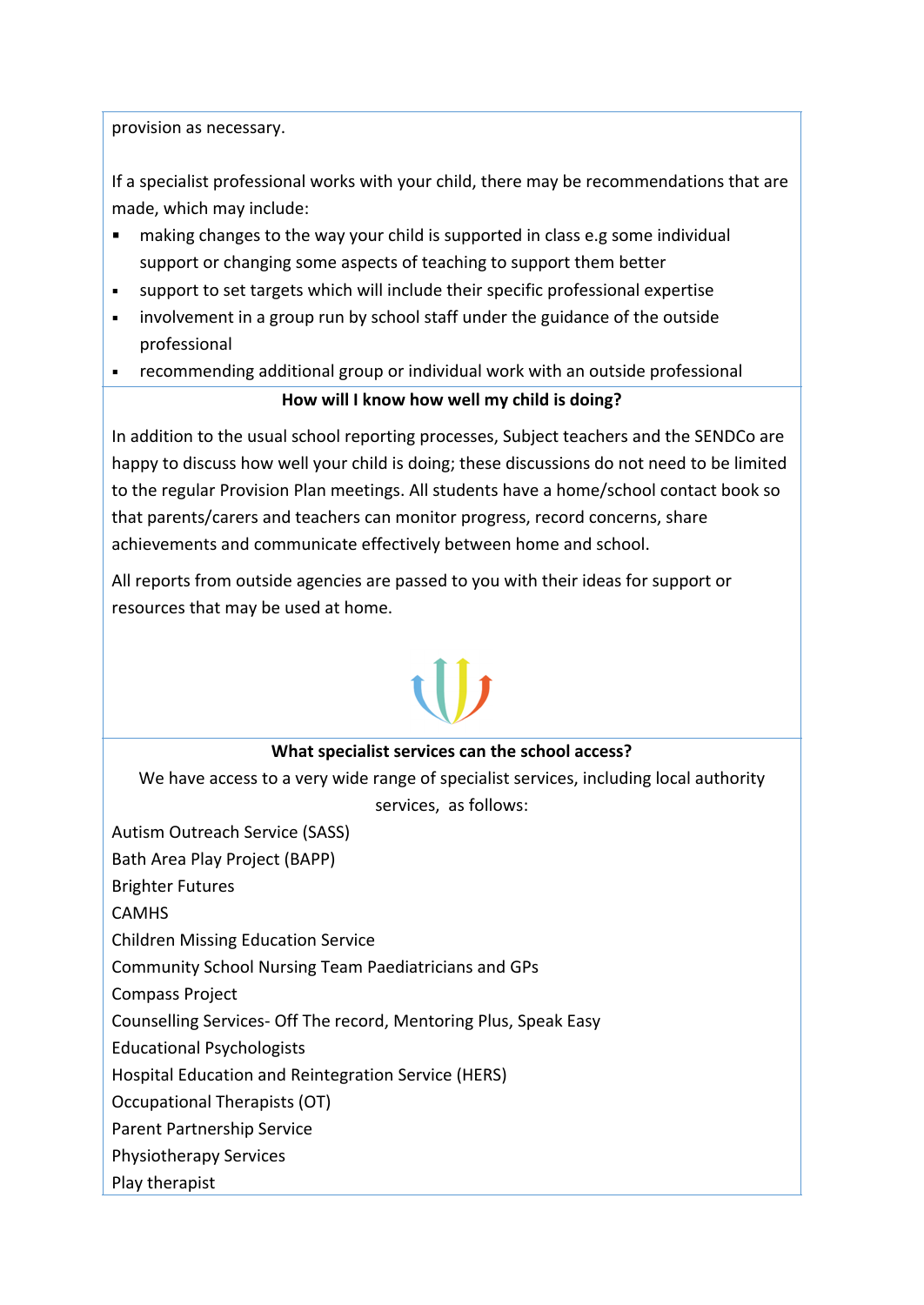SEN Network- Local Collaboration of Services coordinated by Fosseway School Sensory Support Services Social Care teams Speech and Language Inclusion Partnership (SLIP) Sporting Family Change

### **What support will there be for my child's wellbeing?**

The school offers a range of pastoral support for students who are encountering emotional difficulties and to help resolve everyday pastoral issues of concern. This could be through 1:1 discussions with members of the school's pastoral or Inclusion Support teams, regular mentoring meetings, review meetings with parents / carers, small group interventions (e.g. Social Skills support, developing friendships, managing anger or bullying issues) or may include a specific resource or referral to support the student.

The school may request support from an external service, for example the community School Nurse. Where necessary, referrals may also be made to CAMHS (Child and Adolescent Mental Health Services), the Specialist Family Intervention Team or a counselling service like 'Off the Record' or Cruse.

For some students, it may be appropriate for an EHAF (Early Help Assessment Framework), replace for CAF (Common Assessment Framework) to be used to support the wellbeing of a child and their family. An EHAF essentially creates a plan for the student and family and is written by a 'Lead Professional' in consultation with other professionals that are working with the family. This is an entirely voluntary process but is a useful way of accessing overall needs and the type of service or provision that may be beneficial.

For students with medical or sensory needs, the school can access the disability team at the RUH in Bath as well as the Physical and Sensory team. This may lead to the assessment or support of an Occupational Therapist, Disability Nurse or additional resources being made available at home or at school.

Where appropriate homework tasks may be adapted to suit the needs of individual students.

**What training opportunities are there for staff supporting students with SEND?**  It is an important part of the SENDCO's role to support subject teachers in planning for students with SEN and provide in-house training where appropriate. The school has a school improvement plan, which includes identified training needs for all staff to improve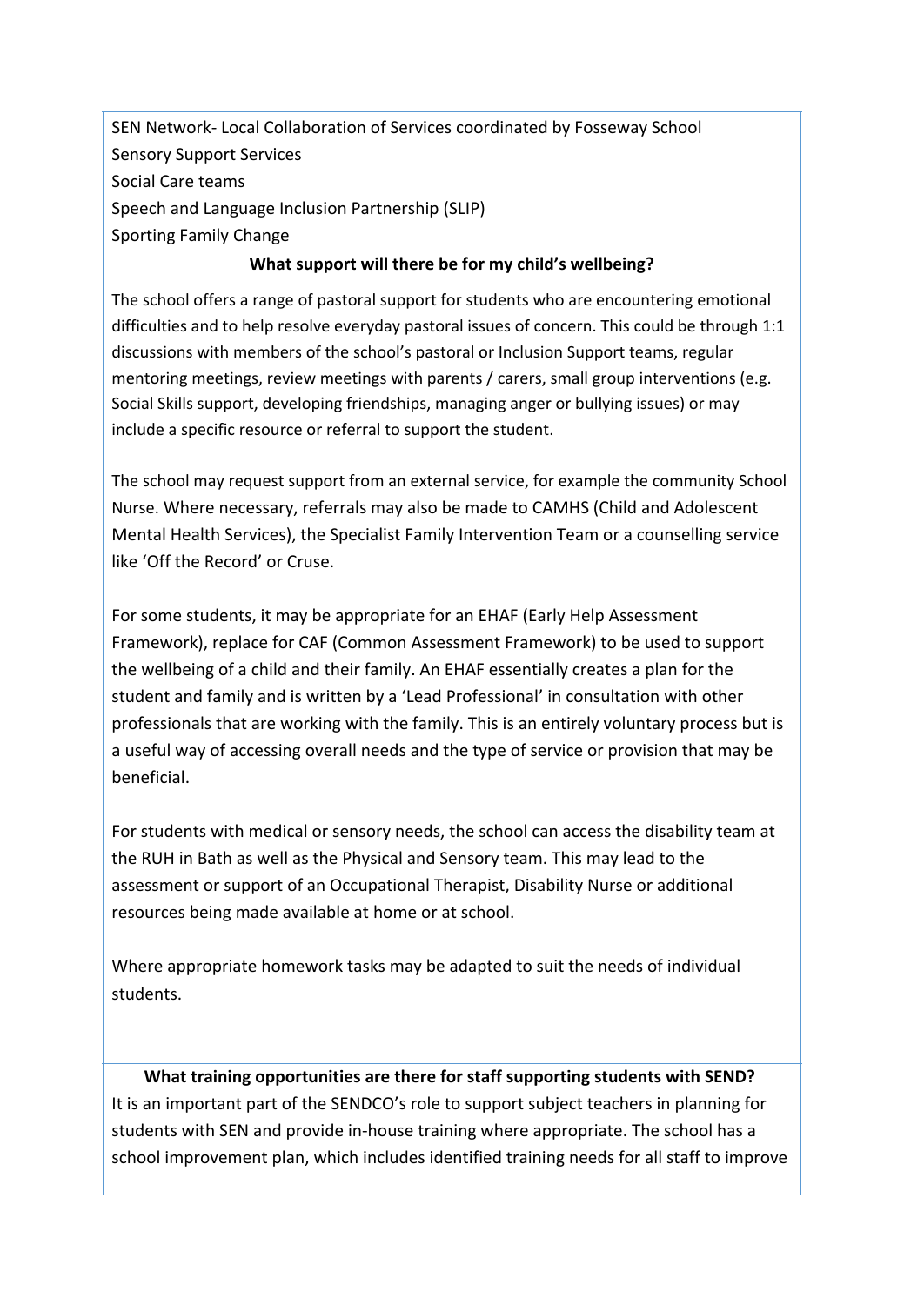the teaching and learning of students including those with SEND. Our school is committed to providing high quality continuing professional development to its staff team. This may include whole school training or individualised training on SEND issues or provide a focus on particular issues such as ASD, ADHD or specific learning difficulties. Individual teachers and support staff attend training courses run by outside agencies that are relevant to the needs of specific students in their class or their own professional development.

### **How accessible is the school environment?**

We will always do our best to meet individual need, and make reasonable adjustments, and we are always happy to discuss individual access requirements.

For further information please refer to the Midsomer Norton Schools Accessibility Policy and Plan.

### **How will Somervale School support my child's transition to and from school?**

The school has a well-established transition programme for students moving from KS2 to KS3. The SENDCO is fully involved in this primary liaison programme, to ensure that all relevant information is successfully transferred for students with special educational needs and/or disabilities.

The Primary Liaison Team visit to all the main feeder primary schools, to discuss individual needs with relevant primary staff. This information contributes to the support arrangements for all new students in Year 7.

There are several opportunities for Year 6 transitional students to experience life at Somervale School before the September start date. All students with SEN/D are fully included in this programme, which includes a taster day during the summer term. Additional visits to the school, to meet key staff or become familiar with routines and layout, can be arranged with the SENDCO or the school's Inclusion Support Manager during the summer term. This is done in liaison with parents and the primary school and is tailored to suit individual needs.

Transitional arrangements for students between KS3 and KS4 are more individually based, to help students with SEN/D plan appropriate KS4 option choices and carefully consider post-16 education and future employment opportunities or interests.

Students with an SEN EHCP create a vocational profile at their Year 9 Annual Review. This meeting is attended by the school's careers officer and includes considerations for KS4 option choices post-16 education or employment-based training.

Students at KS4 who have SEN/D needs or who are Looked After are also prioritised to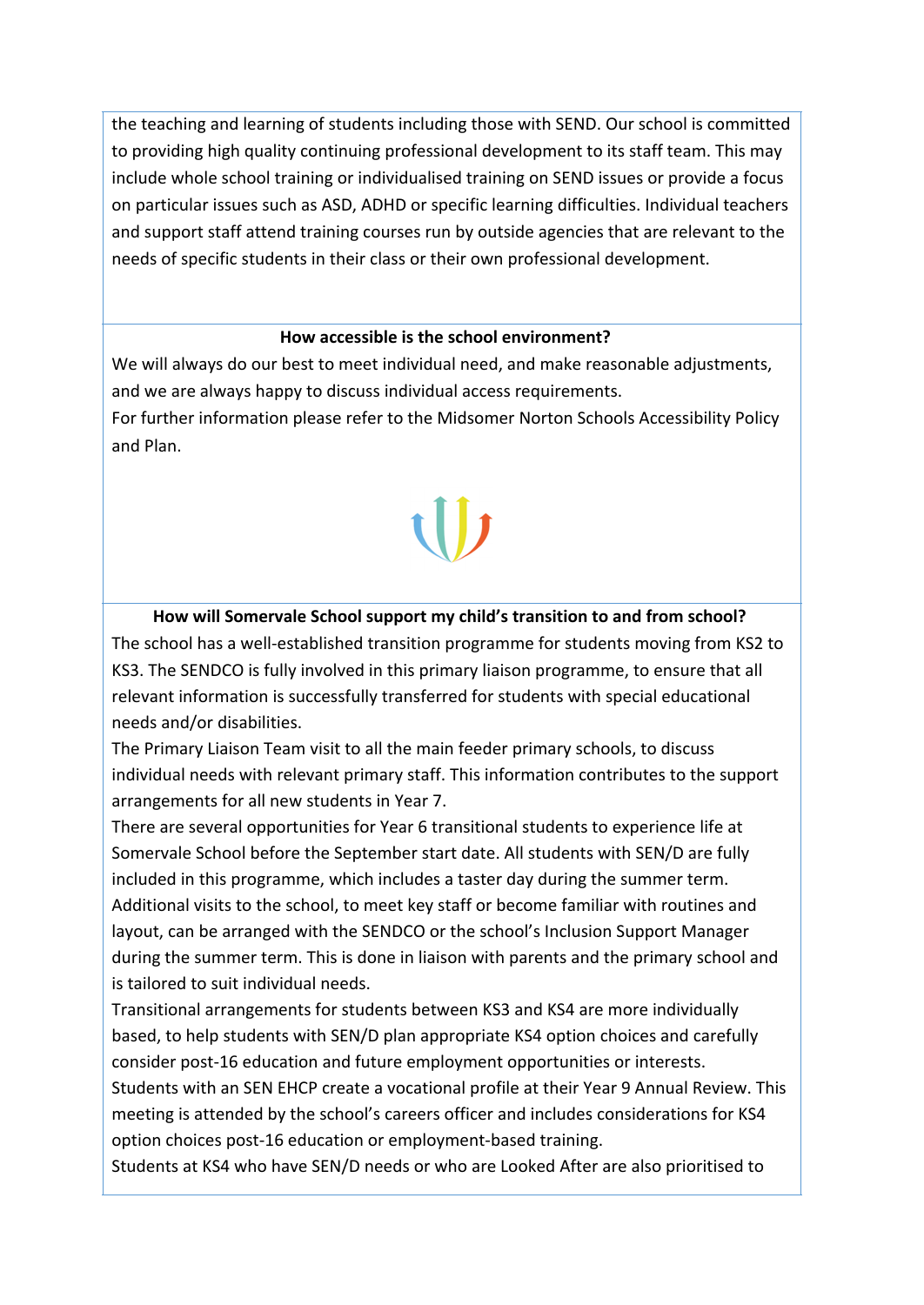meet with the school's careers adviser, to ensure that a clear plan is in place to enable them to move on to an appropriate post-16 educational or employment-based training opportunity.

If a child has a current EHAF (Early Help Assessment Framework) we ensure that all professionals are involved in supporting the transition process.

### **How will Somervale School allocate resources to support my child's needs?**

The school's budget includes money for supporting students with SEN, referred to as the 'notional SEN budget'. The school's Senior Leadership Team, in conjunction with the School Finance Manager, decide on the allocation of the total budget for special educational needs in consultation with the school governors.

The Senior Leadership Team discuss all the information they have about SEN in the school to decide the level of resources, training and support required. SEN funding is usually allocated to employ staff and outside specialists and to purchase resources and equipment.

Where a student has significant needs that the school feels it is unable to meet within the available school budget, a local authority Request for a Statutory Assessment may be made for the student.

This may lead to the implementation of an Education, Health and Care Plan (EHC) leading to recommendations for provision, further support and possibly additional funding being provided by the local authority. The local authority SEND team make the final decision over additional funding allocation for pupils with EHCP's.

Parents can also request that the local authority carry out a Statutory Assessment of their child's needs. Where a student has an Education, Health, Care Plan and additional funding, the school will provide support or resources as required to meet the objectives of the EHC plan. The use of this additional funding is monitored and amended if necessary at the student's Annual Review meeting. The local authority also monitors the effective and efficient use of these additional financial resources.

# **How is the decision made about what type and how much support my child will receive?**

Each child is assessed individually and a personalised package of support put into place dependent on need. If these needs change, support is adjusted as necessary. Additional assessments from outside agencies will sometimes mean an increase of support and/or